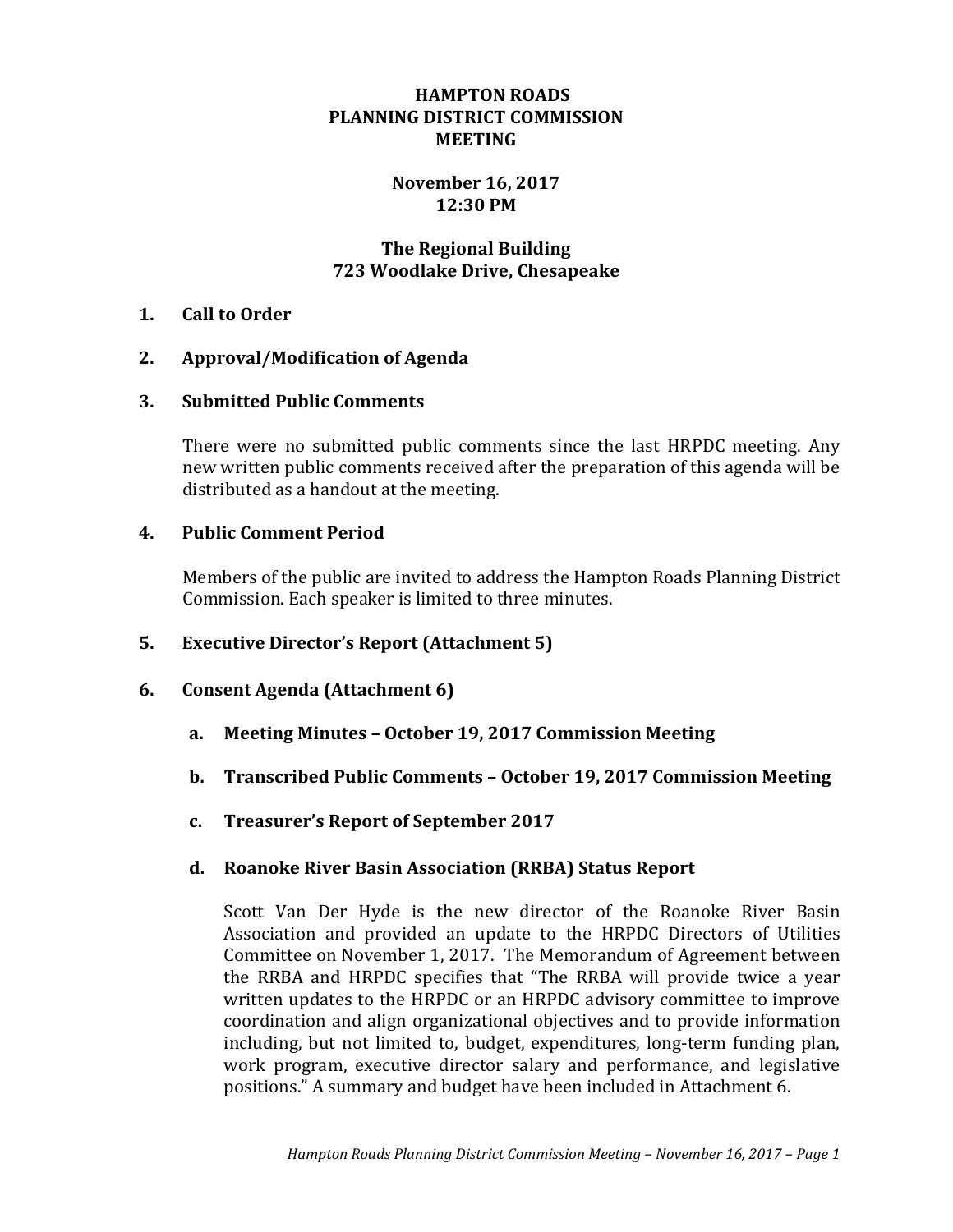# **e. FY17 State Homeland Security Grant Program (SHSGP)**

The Virginia Department of Emergency Management (VDEM) requires the HRPDC to formally authorize the Executive Director to apply for and accept FY 2017 Homeland Security Funding. The following projects have been allocated to the HRPDC:

- Mass Casualty Incident (MCI) Capability Sustainment \$65,000
- Personal Radiation Dosimeter (PRD) Equipment \$40,000
- Regional Overnight Sheltering Drill for People with Disabilities \$15,000

Staff recommends that the Commission authorize the Executive Director to sign the following certificates (one for each of the above projects):

- FY 2017 State Homeland Security Grant Applications
- Grant Assurances
- Certificate Regarding Lobbying
- Non-Supplanting Certification
- Award Letter

*Action Requested: The HRPDC should take action to approve the November 16, 2017 Consent Agenda.*

## **7. FY2017 Audited Financial Statement – Nancy Collins, CFO and Mike Garber, Partner, PBMares, LLP (Attachment 7 - Enclosure 7)**

PBMares, LLP has completed its annual review of the FY2017 financial statements for the HRPDC/HRTPO, and the independent Auditors' Report states that the statements present fairly, in all material respects, the basic financial statements of the HRPDC/HRTPO. There were no material weaknesses, or deficiencies, identified in any of the internal controls or processes of the financial activity, and all information was free of any material misstatements. The audited financial statements, along with supplemental management letters, and the auditor's opinion report based on census data reported to the Virginia Retirement System (VRS) have been posted on both websites.

Additional information that may be of value to the Commission is the breakdown of the Fund Balance as shown in the attachment to this agenda note. Mike Garber, a Partner with PBMares, will brief the Commission on the audit. Both Mr. Garber, representing the audit firm, and Ms. Nancy Collins, CFO HRPDC/HRTPO, will be available to address any questions the Commission may have.

*Action Requested: The Commission should take action to accept the FY2017 audited financial statements.*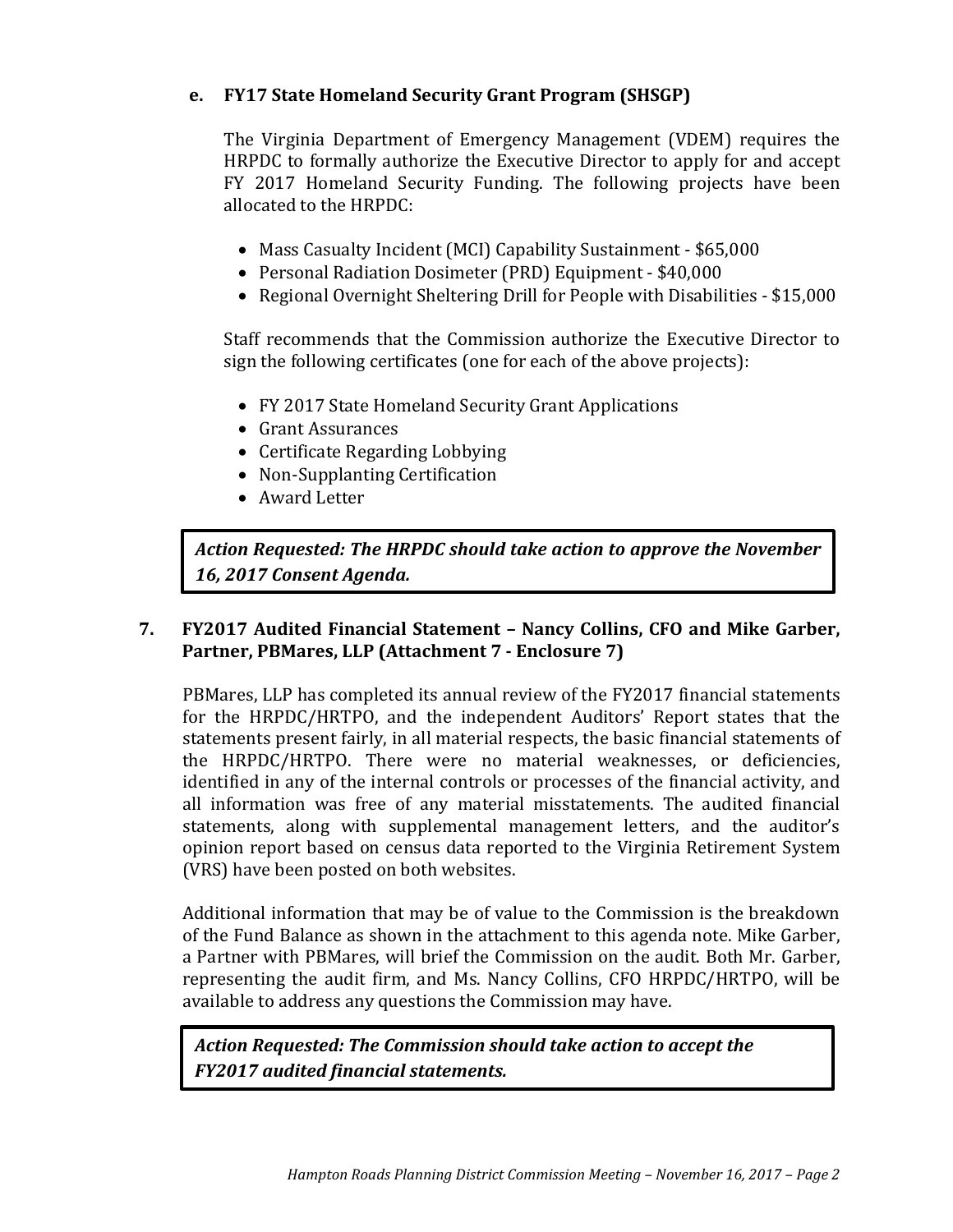## **8. Chesapeake Bay Total Maximum Daily Load Update – Whitney Katchmark**

The HRPDC staff closely follows the Chesapeake Bay Program's management decisions related to the Total Maximum Daily Load (TMDL) and tracks Virginia's efforts to execute the Commonwealth's Watershed Implementation Plan. The Chesapeake Bay TMDL was established in 2010 with a deadline of implementing strategies to improve water quality by 2025. HRPDC will review the Bay TMDL progress based on the midpoint assessment. Staff will also discuss future impacts to local government in terms of costs of permit compliance, staff requirements and water quality. The remaining policy decisions and data analyses that might change demands on localities between now and 2025 will be discussed to illustrate the uncertainty of Bay TMDL requirements.

Commission members are encouraged to discuss the information presented.

## **9. Hurricane Harvey: Evaluation of Flooding Impacts – Whitney Katchmark**

Media coverage of the flooding in Houston due to Hurricane Harvey raised several issues that are relevant to Hampton Roads. HRPDC staff will review the following concepts and potential planning efforts that the region could implement to better prepare for flood events:

- Compound flooding caused by combined storm surge and precipitation
- Advantages and disadvantages of buyout programs
- Flood risk outside of areas where flood insurance is required
- Impact of impervious land cover and small scale water storage

# *Action Requested: Identify initiatives to improve regional resiliency to flooding.*

## **10. Three Month Tentative Schedule**

## **December 2017**

No meeting Scheduled

## **January 2018**

askHRgreen Website Launch Regional Economic Development Sites Inventory Hampton Roads Economic Forecast 2018 HRPDC By-Laws Amendment

#### **February 2018** HRPDC Retreat Solid Waste Management Plan